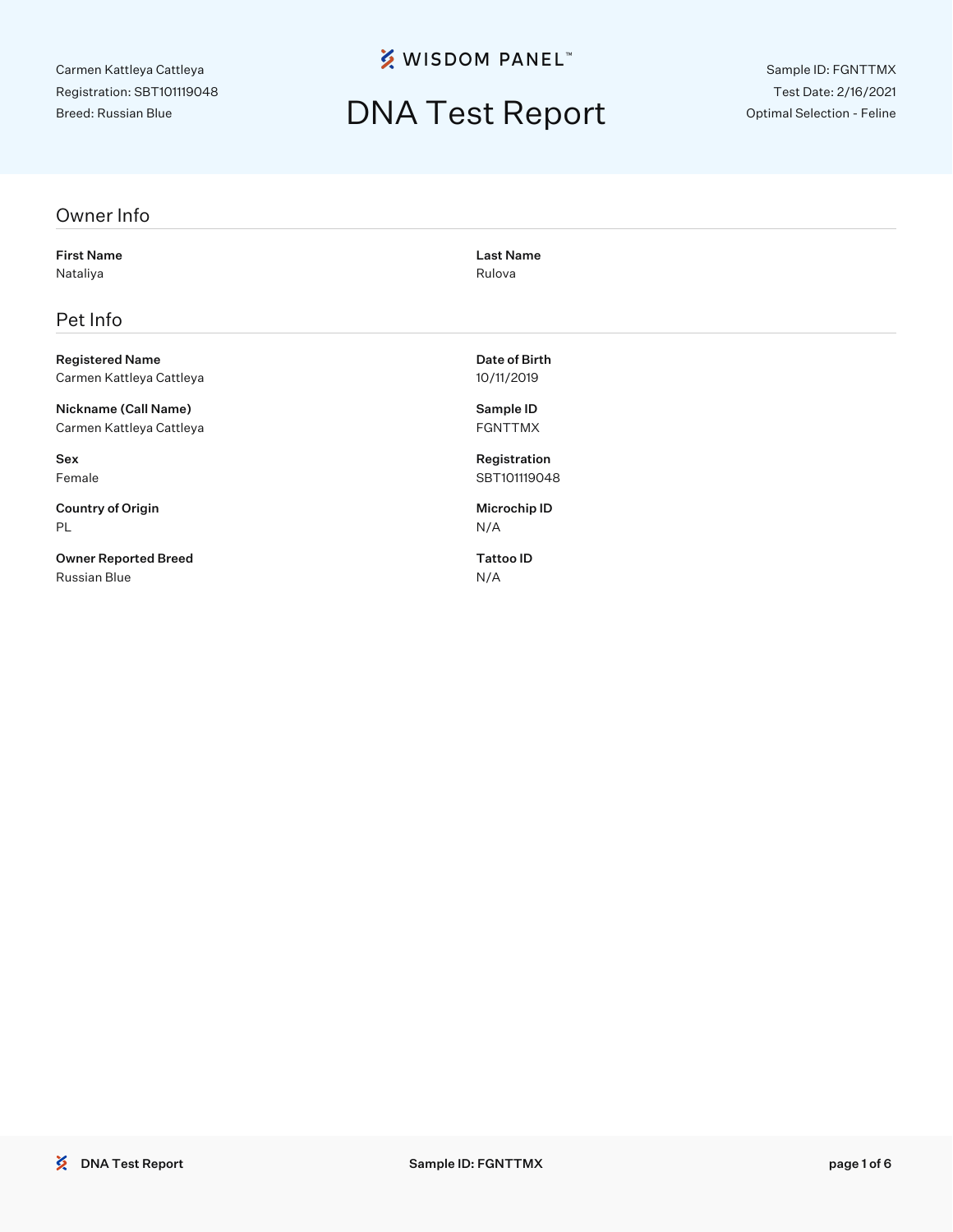**※ WISDOM PANEL**™

## DNA Test Report

Sample ID: FGNTTMX Test Date: 2/16/2021 Optimal Selection - Feline

#### Health Conditions Tested

| <b>Genetic Condition</b>                                            | Gene         | <b>Risk Variant</b> | Copies              | Result |
|---------------------------------------------------------------------|--------------|---------------------|---------------------|--------|
| Acute Intermittent Porphyria (Variant 1)                            | AIP          | Deletion            | $\mathsf O$         | Clear  |
| Acute Intermittent Porphyria (Variant 2)                            | AIP          | G > A               | $\mathsf O$         | Clear  |
| Acute Intermittent Porphyria (Variant 3)                            | <b>HMBS</b>  | Insertion           | 0                   | Clear  |
| Acute Intermittent Porphyria (Variant 4)                            | <b>HMBS</b>  | Deletion            | $\mathsf O$         | Clear  |
| Acute Intermittent Porphyria (Variant 5)                            | <b>HMBS</b>  | G > A               | 0                   | Clear  |
| Autoimmune Lymphoproliferative Syndrome                             | <b>FASL</b>  | Insertion           | $\mathsf O$         | Clear  |
| Burmese Head Defect (Discovered in Burmese)                         | ALX1         | Deletion            | 0                   | Clear  |
| Chediak-Higashi Syndrome (Discovered in Persian cats)               | <b>CHS</b>   | Insertion           | $\mathsf O$         | Clear  |
| Congenital Adrenal Hyperplasia                                      | CYP11B1      | G > A               | 0                   | Clear  |
| Congenital Erythropoietic Porphyria                                 | <b>UROS</b>  | G > A               | $\mathsf O$         | Clear  |
| Congenital Myasthenic Syndrome (Discovered in Devon Rex and Sphynx) | COLQ         | G > A               | 0                   | Clear  |
| Cystinuria Type 1A                                                  | SCL3A1       | C > T               | $\mathsf O$         | Clear  |
| Cystinuria Type B (Variant 1)                                       | SCL7A9       | C > T               | 0                   | Clear  |
| Cystinuria Type B (Variant 2)                                       | SCL7A9       | G > A               | $\mathsf O$         | Clear  |
| Cystinuria Type B (Variant 3)                                       | SCL7A9       | T > A               | 0                   | Clear  |
| Dihydropyrimidinase Deficiency                                      | <b>DPYS</b>  | G > A               | $\mathsf O$         | Clear  |
| Earfold and Osteochondrodysplasia (Discovered in the Scottish Fold) | TRPV4        | G > T               | $\mathsf O$         | Clear  |
| Factor XII Deficiency (Variant 1)                                   | F12          | Deletion            | 0                   | Clear  |
| Factor XII Deficiency (Variant 2)                                   | F12          | Deletion            | $\mathsf O$         | Clear  |
| Familial Episodic Hypokalaemic Polymyopathy (Discovered in Burmese) | WNK4         | C > T               | $\mathsf O$         | Clear  |
| Glutaric Aciduria Type II                                           | <b>ETFDH</b> | T > G               | $\mathsf O$         | Clear  |
| Glycogen Storage Disease (Discovered in Norwegian Forest Cat)       | GBE1         | Insertion           | $\mathsf{O}\xspace$ | Clear  |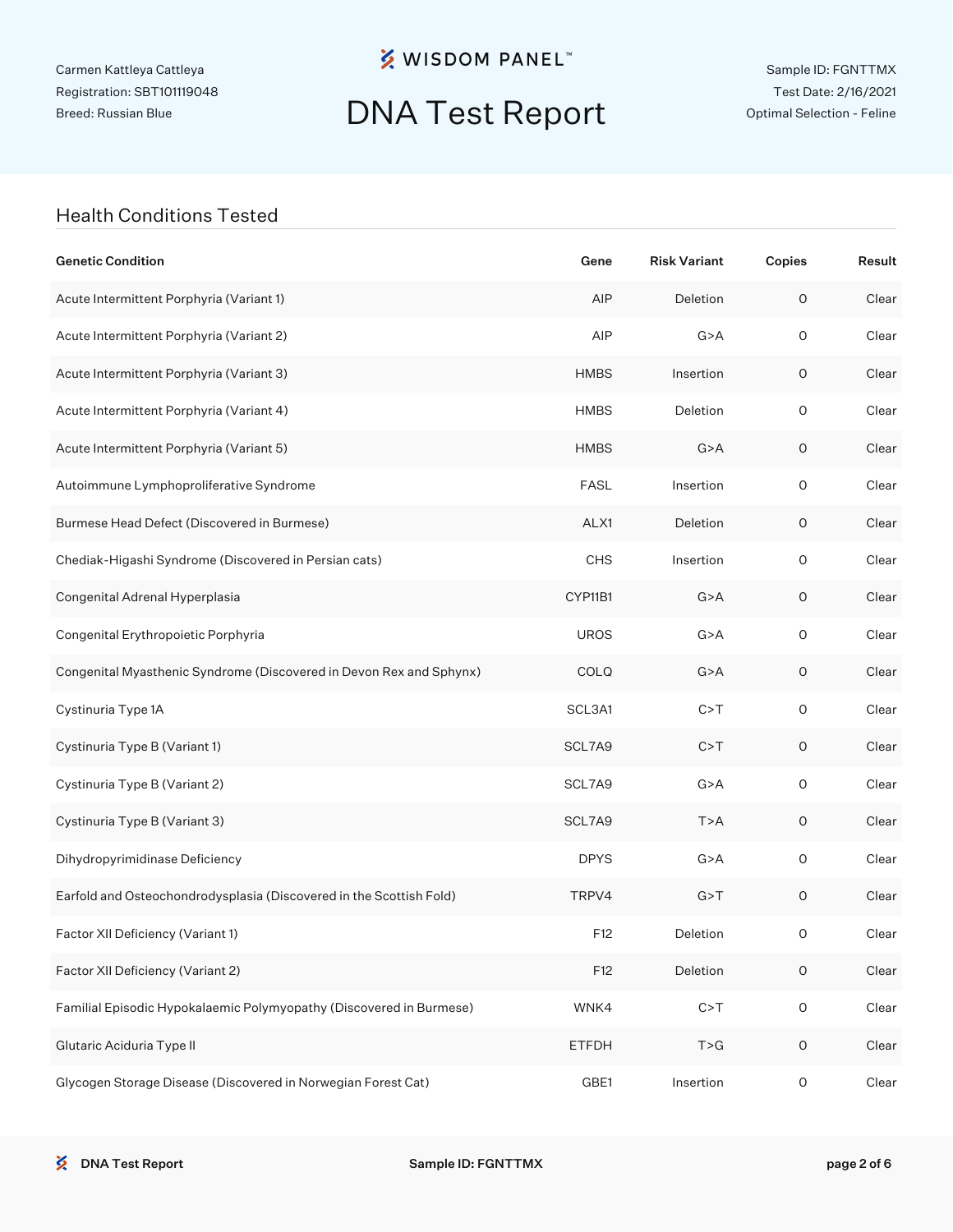**※ WISDOM PANEL**™

# DNA Test Report

### Health Conditions Tested (continued)

| <b>Genetic Condition</b>                                            | Gene           | <b>Risk Variant</b> | Copies              | Result |
|---------------------------------------------------------------------|----------------|---------------------|---------------------|--------|
| GM1 Gangliosidosis                                                  | GLB1           | G > C               | $\mathsf O$         | Clear  |
| GM2 Gangliosidosis                                                  | GM2A           | Deletion            | $\circ$             | Clear  |
| GM2 Gangliosidosis, type II (Discovered in Burmese cats)            | <b>HEXB</b>    | 0 > 0               | O                   | Clear  |
| GM2 Gangliosidosis, type II (Discovered in domestic shorthair cats) | <b>HEXB</b>    | Insertion           | $\mathsf O$         | Clear  |
| GM2 Gangliosidosis, type II (Discovered in japanese domestic cats)  | <b>HEXB</b>    | C > T               | 0                   | Clear  |
| Hemophilia B (Variant 1)                                            | F <sub>9</sub> | C > T               | $\mathsf O$         | Clear  |
| Hemophilia B (Variant 2)                                            | F <sub>9</sub> | G > A               | 0                   | Clear  |
| Hyperoxaluria type II                                               | <b>GRHPR</b>   | G > A               | $\mathsf O$         | Clear  |
| Hypertrophic Cardiomyopathy (A31P; Discovered in Maine Coon)        | <b>MYBPC</b>   | G > C               | 0                   | Clear  |
| Hypertrophic Cardiomyopathy (Discovered in Ragdoll)                 | <b>MYBPC</b>   | C > T               | $\mathsf O$         | Clear  |
| Hypotrichosis (Discovered in Birman cats)                           | FOXN1          | Deletion            | 0                   | Clear  |
| Lipoprotein Lipase Deficiency                                       | LPL            | G > A               | $\mathsf O$         | Clear  |
| Medication Sensitivity (MDR1)                                       | ABCB1          | Deletion            | 0                   | Clear  |
| Mucopolysaccharidosis Type I                                        | <b>IDUA</b>    | Deletion            | $\mathsf O$         | Clear  |
| Mucopolysaccharidosis Type VI (mild form)                           | ARSB           | G > A               | 0                   | Clear  |
| Mucopolysaccharidosis Type VI (severe)                              | ARSB           | T > C               | $\mathsf O$         | Clear  |
| Mucopolysaccharidosis Type VII                                      | <b>GUSB</b>    | G > A               | 0                   | Clear  |
| Mucopolysaccharidosis VII                                           | <b>USB</b>     | C > T               | O                   | Clear  |
| Myotonia Congenita                                                  | CLCN1          | G > T               | $\mathsf O$         | Clear  |
| Polycystic Kidney Disease (PKD)                                     | PKD1           | C > A               | $\mathsf O$         | Clear  |
| Progressive Retinal Atrophy (Discovered in Bengal cats)             | KIF3B          | G > A               | $\mathsf O$         | Clear  |
| Progressive Retinal Atrophy (Discovered in Persian cats)            | <b>PRA</b>     | C > T               | $\mathsf{O}\xspace$ | Clear  |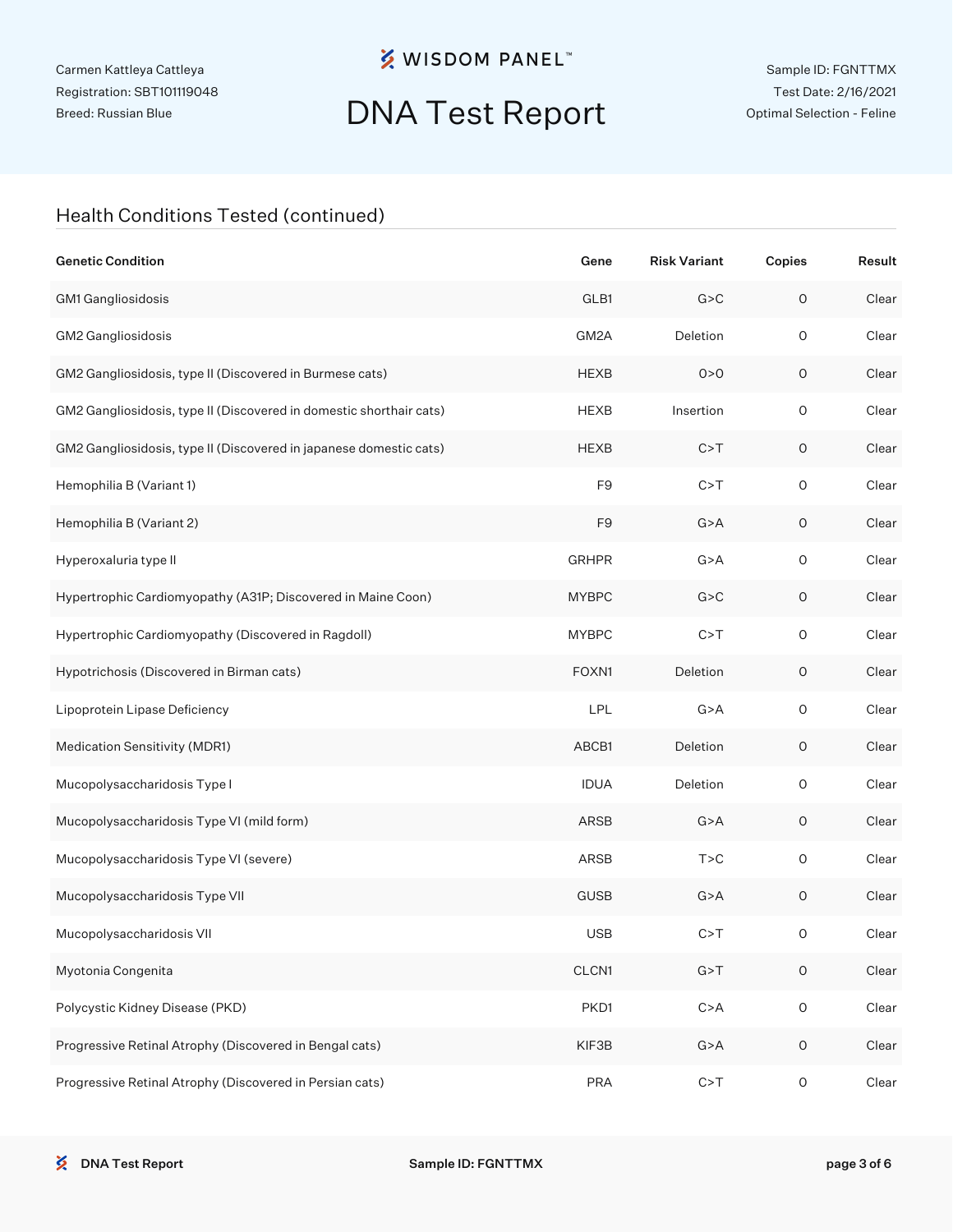**※ WISDOM PANEL**™

# DNA Test Report

Sample ID: FGNTTMX Test Date: 2/16/2021 Optimal Selection - Feline

### Health Conditions Tested (continued)

| <b>Genetic Condition</b>                           | Gene             | <b>Risk Variant</b> | Copies  | Result |
|----------------------------------------------------|------------------|---------------------|---------|--------|
| Progressive Retinal Atrophy (rdAc-PRA)             | <b>CEP290</b>    | T > G               | $\circ$ | Clear  |
| Pyruvate Kinase Deficiency                         | <b>PLKR</b>      | G > A               | 0       | Clear  |
| Sphingomyelinosis (Variant 1)                      | NPC <sub>1</sub> | G > C               | $\circ$ | Clear  |
| Sphingomyelinosis (Variant 2)                      | NPC <sub>2</sub> | G > A               | 0       | Clear  |
| Spinal Muscular Atrophy (Discovered in Maine Coon) | LIX1             | Deletion            | $\circ$ | Clear  |
| Vitamin D-Dependent Rickets                        | CYP27B1          | G > T               | 0       | Clear  |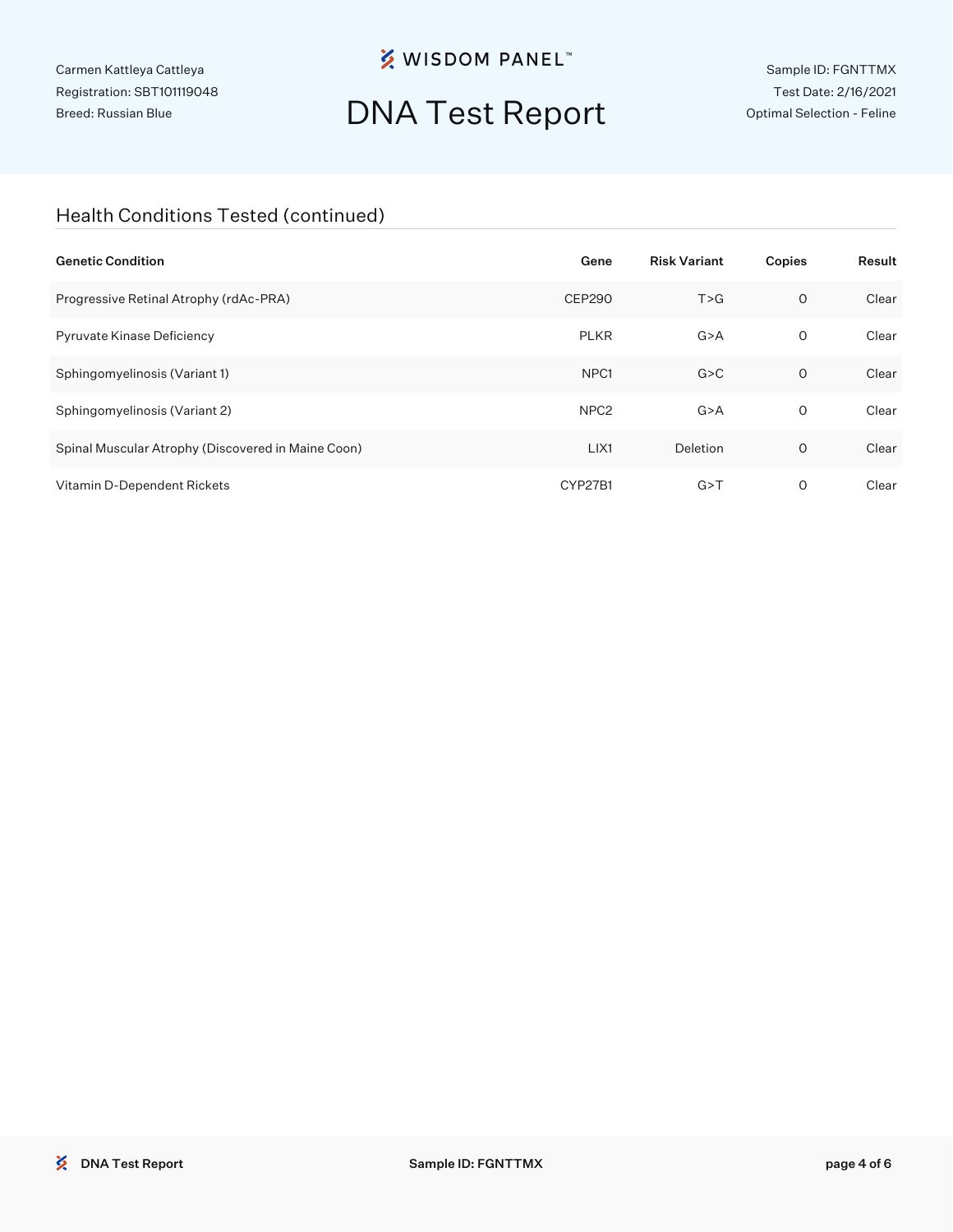## **※ WISDOM PANEL**™

# DNA Test Report

#### Coat Color

| <b>Genetic Trait</b>                          | Gene        | Variant                     | Copies         | Result                          |
|-----------------------------------------------|-------------|-----------------------------|----------------|---------------------------------|
| Charcoal (Discovered in Bengal cats)          | ASIP        | $A^{\sf Pb}$                | $\mathsf O$    | No effect                       |
| Solid color (Non-Agouti)                      | ASIP        | a                           | $\overline{2}$ | Solid (Non-Agouti) color likely |
| Gloving (Birman cat - White Gloves)           | KIT         | w <sup>g</sup>              | $\mathsf O$    | No effect                       |
| <b>Partial and Full White</b>                 | KIT         | W or w <sup>s</sup>         | $\mathsf O$    | No effect                       |
| Amber (Discovered in Norwegian Forest<br>Cat) | MC1R        | e                           | $\mathsf O$    | No effect                       |
| Russet (Discovered in Burmese cats)           | MC1R        | $e^r$                       | $\mathsf O$    | No effect                       |
| Dilution                                      | <b>MLPH</b> | d                           | $\mathbf{2}$   | Diluted coat color likely       |
| Albinism (Discovered in Oriental breeds)      | <b>TYR</b>  | $c^a$                       | $\mathsf O$    | No effect                       |
| Colorpoint (Discovered in Burmese cats)       | <b>TYR</b>  | $\mathtt{c}^{\,\mathtt{b}}$ | $\circ$        | No effect                       |
| Colorpoint (Discovered in Siamese cats)       | <b>TYR</b>  | $c^{s}$                     | $\mathsf O$    | No effect                       |
| Mocha (Discovered in Burmese cats)            | <b>TYR</b>  | $c^{m}$                     | $\circ$        | No effect                       |
| Chocolate                                     | <b>TYRP</b> | b                           | $\mathsf O$    | No effect                       |
| Cinnamon                                      | <b>TYRP</b> | $b^{\dagger}$               | $\mathsf O$    | No effect                       |
| Coat Type                                     |             |                             |                |                                 |
| <b>Genetic Trait</b>                          | Gene        | Variant                     | Copies         | Result                          |

| <b>UCHULLO HIGH</b>                                               | जणाण             | vanant           | oopics  | 110341L   |
|-------------------------------------------------------------------|------------------|------------------|---------|-----------|
| Long hair (Mutation M1, discovered in<br>Ragdolls)                | FGF <sub>5</sub> | M1               | $\circ$ | No effect |
| Long hair (Mutation M2, discovered in<br>Norwegian Forest cats)   | FGF <sub>5</sub> | M <sub>2</sub>   | O       | No effect |
| Long hair (Mutation M3, discovered in<br>Ragdolls and Maine Coon) | FGF <sub>5</sub> | M <sub>3</sub>   | $\circ$ | No effect |
| Long hair (Mutation M4, common)                                   | FGF <sub>5</sub> | M4               | O       | No effect |
| Lykoi coat (Mutation Ca)                                          | <b>HR</b>        | $hr^{\text{Ca}}$ | O       | No effect |